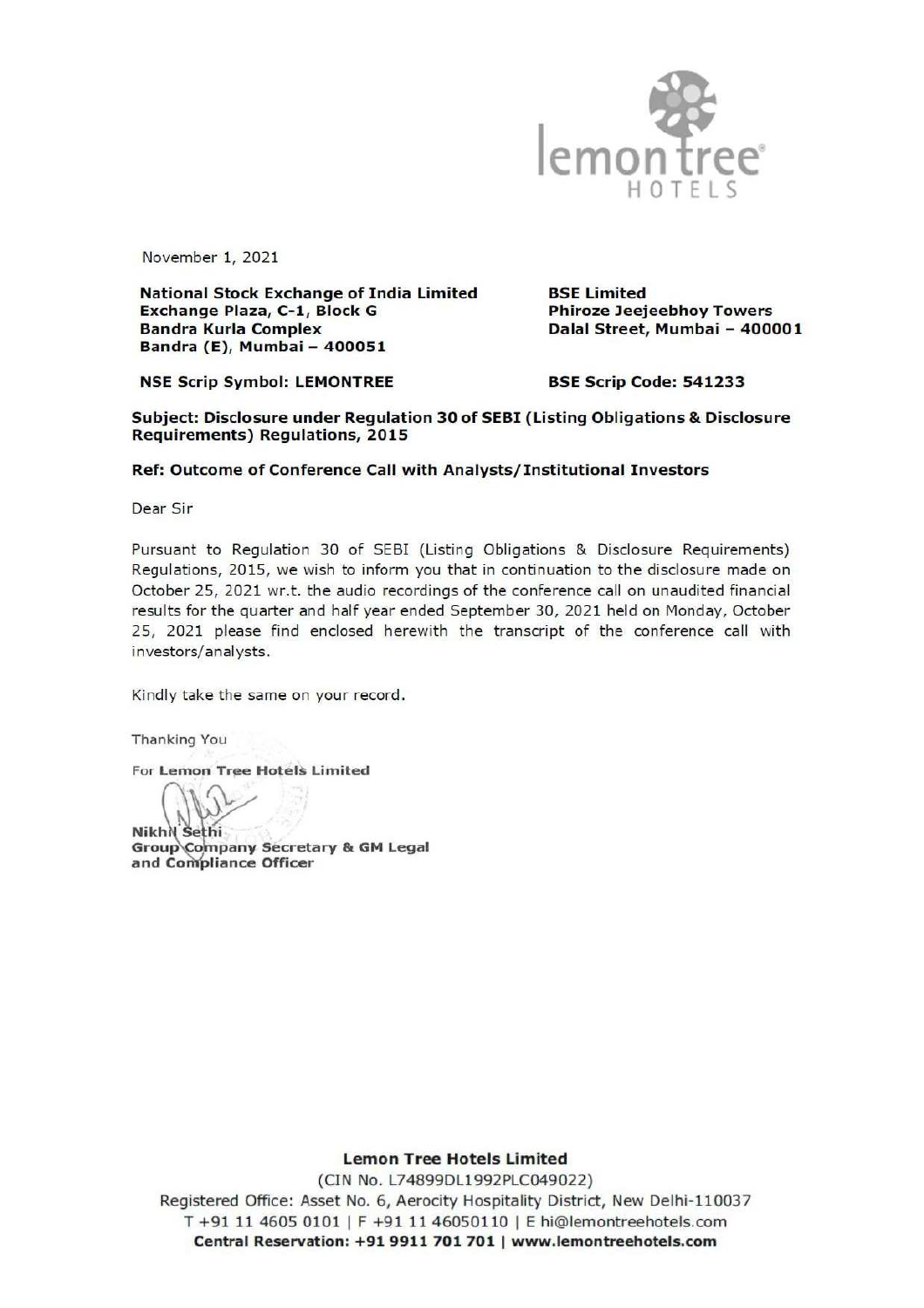

## **Lemon Tree Hotels Limited**

## Earnings Conference Call Transcript October 25, 2021

**Moderator** Ladies and gentlemen, good day & welcome to Lemon Tree Hotels Limited Earnings Conference Call. As a reminder, all participant lines will be in the listen-only mode and there will be an opportunity for you to ask questions after the presentation concluded. Should you need assistance during the conference call, please signal an operator by pressing '\*' and then '0' on your touchtone phone. Please note that this conference is being recorded. I now hand the conference over to Mr. Anoop Poojari from CDR India. Thank you and over to you. **Anoop Poojari:** Good afternoon, everyone and thank you for joining us on Lemon Tree Hotels Q2 & H1 FY22 Earnings Conference Call. We have with us today Mr. Patanjali Keswani – Chairman and Managing Director; Mr. Rattan Keswani – Deputy Managing Director; Mr. Kapil Sharma – Chief Financial Officer; and Mr. Vikramjit Singh – President of the Company. We will begin the call with brief opening remarks from the Management following which we will have the forum open for an interactive question and answer session. Before we start, I would like to point out that some statements made in today's call will be forward-looking in nature and a disclaimer to this effect has been included in the results presentation that was shared with you earlier. I would now request Mr. Keswani to make his opening remarks. **Patanjali Keswani:** Good afternoon, everyone and thank you for joining us on the call. I hope you and your close ones are keeping safe and healthy. I will be covering the quarterly business highlights and the financial performance for the quarter and half year ended September 30, 2021, post which, we will open the forum for your questions and suggestions. We saw a significant improvement in performance against the previous quarter due to a strong recovery in demand. The gradual easing of lockdown restrictions, improved vaccination coverage and a growing sense of normalcy in the domestic market has led to improved confidence and therefore bookings, which has improved week on week since the start of Q2 FY22. Overall our occupancy on full inventory improved from 30% in Q1 FY22 to 51% in Q2 FY22. Our room rates too witnessed growth of 28.2% from Rs. 2,362 in Q1 FY22 to Rs. 3,028 in Q2 FY22. Going forward, with the continued improvement in demand, our focus will be on increasing our room

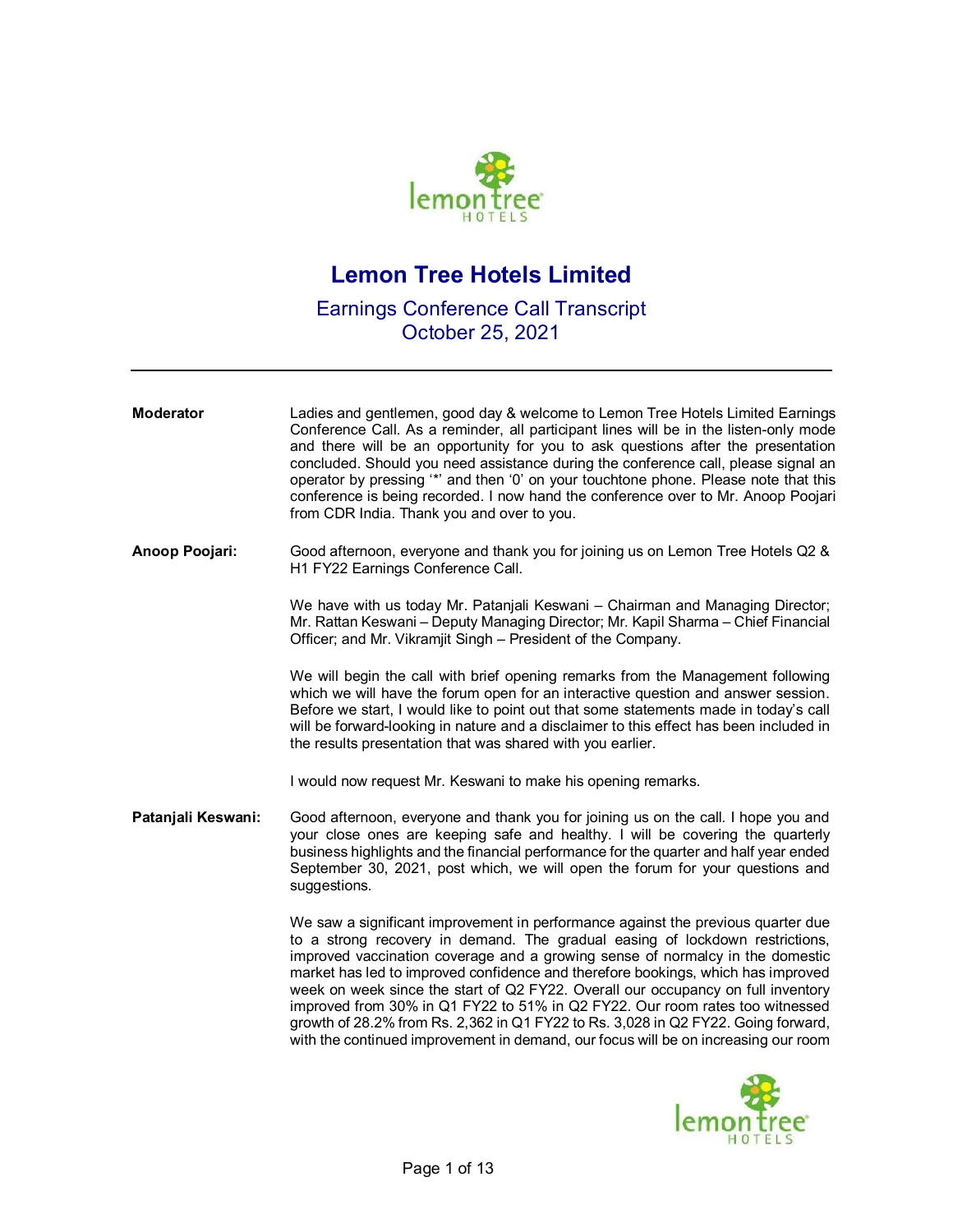rates over the next two quarters. Overall during this quarter, our Net EBITDA grew by 1647% to Rs. 35.8 Cr in Q2 FY22 from Rs. 2.0 Cr in Q1 FY22. Our EBITDA margin expanded by 3159 bps to 36.2% in Q2 FY22 from 4.6% in Q1 FY22.

Regarding growth, I am pleased to share that we commissioned three new hotels under management contracts during this quarter. These include our entry into Coorg (63 rooms) with our first managed resort under the brand Aurika, our first Manchise property under the Keys Prima flag in Dehradun (40 rooms) and a Red Fox Hotel in Neelkanth (80 rooms). These hotels are in sync with our strategy to go asset-light by expanding the managed hotels vertical and leveraging our strong brand. Since the beginning of the pandemic, we have operationalized 10 hotels which added more than 700 rooms to our portfolio. Our current operational inventory as of 21st Oct 2021 comprises of 87 hotels and 8497 rooms, out of which 4517 are owned, 675 leased and 3305 managed.

Over the last two quarters we have also focused on various ESG related initiatives to build a responsible hotel company with a business model that strikes the right balance between healthy financial outcomes and running our operations in a diverse, inclusive and environmental-friendly manner. We are happy to share that Lemon Tree is working towards quantified goals for 2026 which include targeting 30% opportunity deprived individuals and 15% women in our workforce, 15% reduction in energy consumption intensity (with 50% of our total energy consumption from renewable sources), 40% reduction in GHG emissions, 10% reduction in water consumption intensity and 100% certified green buildings in our owned/leased portfolio. Energy, water and GHG targets are vis-à-vis baseline year 2019. Towards this, we have published our first sustainability report, focusing on environmental, social, economic and governance parameters. This has been prepared in accordance with global reporting standards and is uploaded on our website. Going forward, our endeavor will be to focus on enhancing our ESG systems and disclosures.

Now from a demand perspective, we have seen a strong uptick in consumption on the retail and leisure front, which continues to strengthen on a month-over-month basis. With some offices reopening, we are also seeing steady recovery in business travel. As we look ahead, improving macros and the upcoming festive & wedding season, we believe, should further support this traction. Overall, in a normalized macro-environment, we remain confident of reporting robust and sustainable performance in the quarters ahead.

On that note, I come to the end of our opening remarks and would like to now ask the moderator to open the line for Q&A.

**Moderator** Thank you very much. We will now begin the question-and-answer session. The first question is from the line of Amandeep Singh from Ambit Capital. Please go ahead.

**Amandeep Singh:** Thanks for the opportunity, Sir, firstly while the recovery for hotels ex-Keys has been well across occupancy and profitability. We note that Keys portfolio continues to struggle on a relative basis, so consequently can you help us with your thoughts here and by when do you expect Keys to turnaround assuming that things would continue to improve hereon?

**Patanjali Keswani:** Keys owned portfolio is under 1000 rooms of which over 250 rooms are in Kerala, as of now Kerala as a market has been completely demolished by COVID. In Kerala

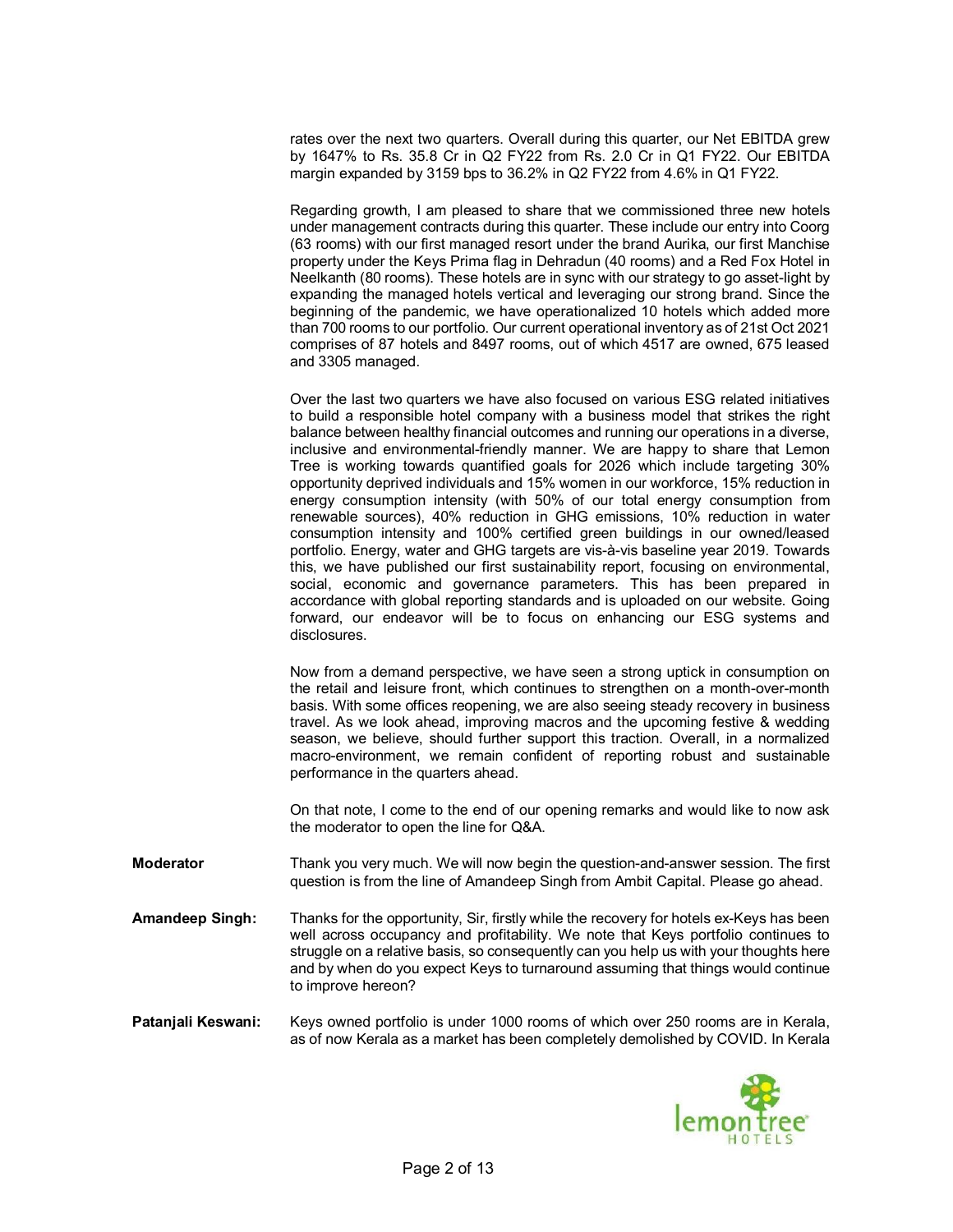we are struggling to get any form of recovery. Another 400 rooms of Keys portfolio are in Bangalore of which 230 rooms are in Whitefield. Whitefield is another market which is heavily dependent on not only large corporate, but large IT companies. This large chunk of inventory 250 rooms in Kerala and 230 rooms in Whitefield have been struggling to perform, so if you notice even in our city-wise performance which we have mentioned, you will see Bangalore has still not recovered to the level others have. We are seeing recovery for these two markets only happening from Q4 of this year.

- **Amandeep Singh:** On micro-markets we note that Gurugram and Bangalore continue to struggle because of exposure to business travel and as you mentioned on the last call indicating that large corporate are expected to travel from September / October and also on ground what we have understand is that the MICE in these market is picking up with increasing staycation, so are you at least seeing the improvement hereon, can you just give a couple of comments on that for these two markets specifically?
- **Patanjali Keswani:** I am seeing a big improvement currently in Gurugram where the mix is less dependent on IT. In Bangalore, the mix is heavily dependent on IT, so in Gurugram 25%-30% of our business comes from IT. In Bangalore, it is closer to 50%, so specifically this segment has been heavily affected. The second segment which has been heavily affected is large corporate, but most of them are announcing that they will start post Diwali. Half of the offices are announcing post Diwali and the other half post January, so we reckon that later I will talk to you about our segment pre-COVID and post-COVID and you will understand on an all-India basis some very interesting trends are emerging, so since you asked this question, I will expand it into an all-India perspective.

If you look at pre-COVID, which is specifically January and February 2020, our retail demand was 1200 rooms per day. Today, in Q2 it has reach 1500. In Q3, it is now trending towards 1800, so you can see an enormous improvement in retail. In fact, retail today compared to pre-COVID is 45% to 50% over what it was pre-COVID. Then we have COVID-related business, which was obviously zero pre-COVID. In Q2, it is 180 rooms a day, in Q3 now it looks to be less than half. When you look at corporate and I am including large and small, micro, medium, all of them, they used to account for about 1500 rooms pre-COVID. In Q2, it was 650, right now it is trending at 800.

Travel trade, which is large booking, conferences and so on which was 350 rooms pre-COVID was 150 in Q2 and is now 260. Others which include airlines and so on and so forth which was 150 pre-COVID was 75 in Q2 and is now over a 100, so if I summarize, our total demand pre-COVID was about 3200 rooms a day dropped to 2650 in Q2 and is now over 3000 rooms a day, so there is a clear pickup. As far as ARR goes, pre-COVID our ARR was about Rs. 4,800, in Q2 it was about Rs. 3,000, today we are trending towards Rs. 3,600. What I see is happening, Q3 will be a transit month and I think you will see a very clear recovery and some stabilization by Q4, which should then continue into the next financial year.

**Amandeep Singh:** Sir, that is really helpful, thanks for the detailed explanation. Lastly during the last call you mentioned about a couple of firms evaluating distressed opportunity where you would be looking forward to brand and manage those inventories, so any update over there?

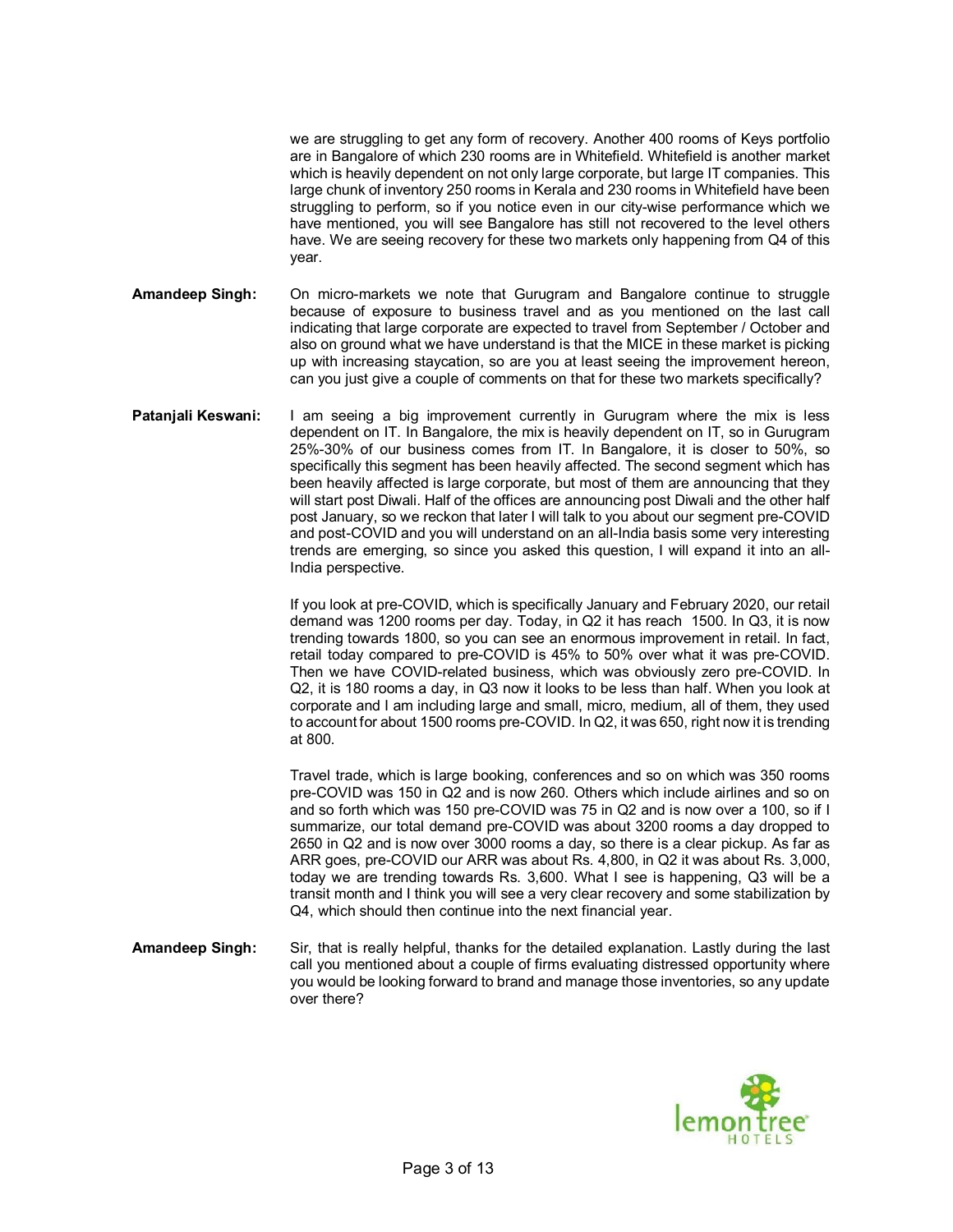- **Pataniali Keswani:** Plenty of stuff happening, but I do not want to give an update till I give an update to our Board, so if you will forgive me, Amandeep, you will have to wait for a couple of months.
- **Moderator** Thank you. The next question is from the line of Adhidev Chattopadhyay from ICICI Securities. Please go ahead.
- **A. Chattopadhyay:** Thanks for the opportunity, Sir the first question is on our margins, so we have recovered to I think mid-30s and plus in this quarter. So with demand normalizing, by when do you think you will see the full impact of the cost reductions we have taken and once revenues do recover to pre-COVID levels possibly sometime I do not know by fourth quarter or early next year, where do you think the EBITDA margins should settle at?
- **Patanjali Keswani:** I want to avoid giving forward-looking statements so I will go back for a moment. Pre-COVID we had stabilized in the three months of December, January, and February 2020, our average income everyday was about Rs. 2.4 crore a day. Our PBT was happening at Rs. 2 crore, so basically every day we were making Rs. 40 lakhs PBT. Cash breakeven including interest was at Rs.1.8 crore and cash plus the repayment of principal was Rs.2 crore, so interestingly our cash breakeven including repayment of principal and PBT were about the same at Rs. 2 crore, so this is pre-COVID when we were doing Rs.2.4 crore a day. Now, in Q2, we have done a little over Rs.1 crore a day. Our PBT breakeven in Q2 would have occurred at Rs.1.45 odd crore a day, which is a drop of Rs.55 lakhs from pre-COVID. Our cash breakeven which is where the EBITDA margin expansion would happen, would have occurred at Rs.1.15 crore a day, and our cash plus repayment breakeven would have occurred at Rs.1.4 crore. Now, how is this changing? The Q3 expectation is that our PBT will occur at Rs.1.6 crore, cash breakeven at Rs.1.25, and cash plus repayment at Rs.1.5 crore. Our expectation is this will more or less remain constant when it is fully stable, so this Rs.1.6 crore of PBT at most will go to Rs.1.7 crore, cash breakeven will happen at Rs.1.35 crore, and cash plus repayment of principal at Rs.1.6 crore, which means effectively if you compare this with pre-COVID, we expect that on a fully normal basis based on permanent structural cost changes we have put in place, our EBITDA margins on an apple-to-apple basis would have expanded by about Rs.120 crore a year, so our expectation is that once we hit Rs.1.6 to Rs.1.7 crore revenue, which is about 15% over where we are today, then we will be PBT breakeven and cash positive by about a Rs.130-140 crore a year, so that is what we are really looking forward to in the next three to four months. Then of course the question is when we do get back to pre-COVID levels of revenue, I am pretty sanguine that it will happen in H1 next year we should be there at which point obviously, we will be packed.
- **A. Chattopadhyay:** Sir, if the understanding is correct at pre-COVID sort of revenue level, we will be between 42% to 43% sort of EBITDA margin that is the sort of operating leverage we can get in terms of efficiency?
- **Patanjali Keswani:** 45%
- **A. Chattopadhyay:** Sir, second question was on Mumbai Hotel Aurika how the CAPEX plan shaping up over and when we do see it getting operational?

**Patanjali Keswani:** If you look at our cash position, we raised Rs.175 crore from APG last year in May, we had got Rs.200 crore of cash. Currently, I think we are sitting on a little over a Rs.100 crore of cash which tells in the last 18 months, we have been cash out by

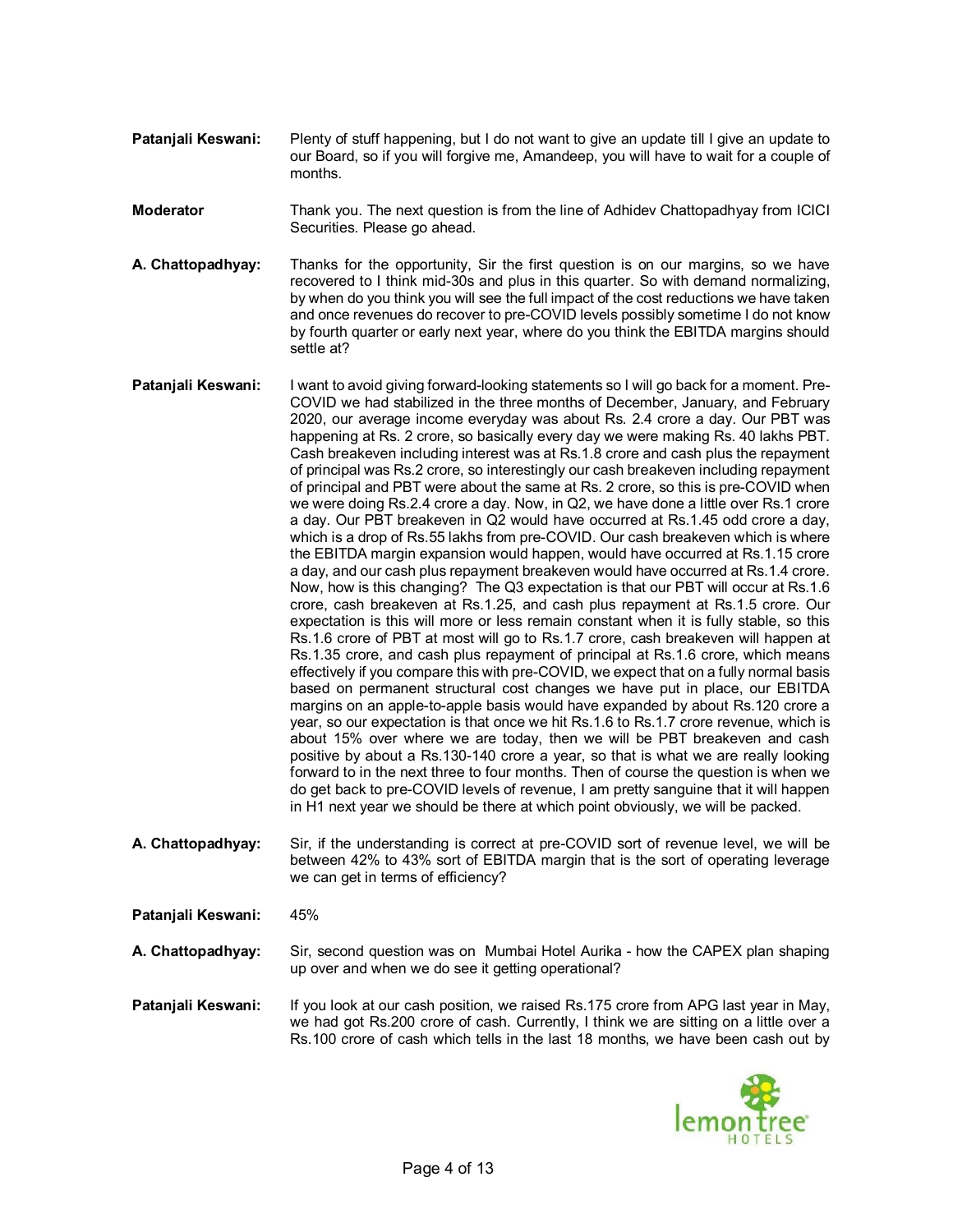about Rs.100 crore. We were being conservative on the cash consumption towards the Mumbai property because we were not sure whether wave three would be a more significant one. We have continued building Aurika with a single perspective which is we will open in Mumbai sometime in mid-to-late calendar 2023 which is say one-and-a-half to two years from now and we are very much on target. We have currently I think we consumed about Rs.380 crores and our cash consumption is not significant because it is still building a shell. Our significant cash consumption should happen by about June next year when we start finishing the hotel. At that stage, we are fairly confident that we will have sufficient positive cash flows beyond debt servicing to fund another Rs.200 to 300 crore for this hotel, so going forward acceleration will happen first level in Q4, second level by June next year, and our intent to opening the hotel is somewhere between let us say plus or minus one or two months in October 2023.

- **Moderator** Thank you. The next question is from the line of Nihal Jham from Edelweiss. Please go ahead.
- **Nihal Jham:** Sir, thank you so much and Good Afternoon to the Management, Sir one thing you alluded in your opening remarks is obviously in terms of the expectations that ARR started improving in the current quarter and you obviously segregated the demand also as per the various segments, would it be right to say that the key driver or the key variable would be that corporate demand comes back and that potentially becomes the trigger to rate improvement and the base occupancy, is that the right way to think about how things will pan out or there is some levers in the highlight?
- **Patanjali Keswani:** The way to see it is to look at aggregate demand. Right now, corporate demand is North of 50% of pre-COVID. As I said, it was 1500, today it is running at 800. We are expecting after Diwali, it will start hitting 900 to 1000 and we expect that by Q4 it will cross 1200. If that occurs, then we will be at a point where there will be a very significant change in our retail rates, and yes, that you will see because rates change when aggregate demand not segment demand picks up, so as I mentioned our current run rate is we are 20% in ARR over Q2 and I expect this will just continue to increase and in our opening remarks, yes you are right, I mentioned our main focus will be increasing ARRs, targeting pre-COVID levels within the next six to nine months which was about  $\Box$  4800.
- **Nihal Jham:** Sir, the other question is obviously just taking a step back, pre-COVID one thing or an aspect of Lemon Tree was that there was a significant focus at least in terms of having our own inventory, how does the cycle play out. Now while it is obviously, it is still a long way ahead to cycle the recovery, but we do notice that there has been a strong traction in the Management contract side in terms of how many rooms we are adding, also I think a reflection of the brand how it has turned out, but just as the cycle turns and things improve, do we see that inventory will go back to the aggression of adding own rooms or there is a potential possibility in the future that MC will be the key driver and after that at least the home grown expansion will be calibrated?
- **Patanjali Keswani:** As far as possible, we will try and sweat our assets, so just since you raised this point, let me give you an interesting statistic. Of the 5200 rooms that we currently own, 65% is what we call old inventory which is pre-three years. That accounted for only 50% of the capital deployed, so we built these first 3400 odd rooms at Rs.50 lakhs a key. The next one-third of the inventory was built at close to double that price, so here is the funny thing, two-thirds of our inventory is old which was at Rs.50 lakh

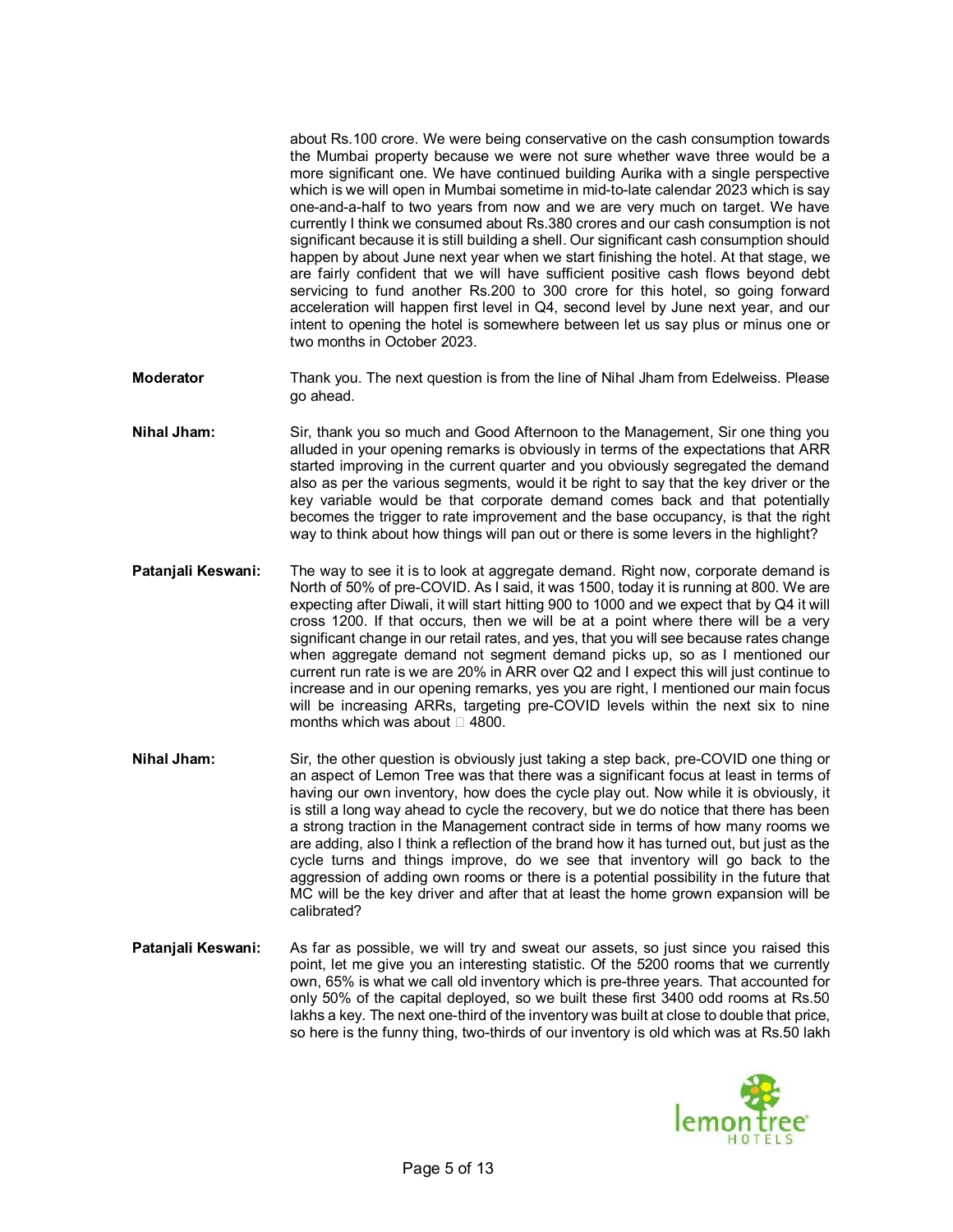a key, one-third of that inventory is new which was at Rs. 1 crore a key, so when the total deployment of capital, it skewed towards new hotels because the replacement cost is really shooting through the roof; cement, steel, name it everything is going up, so clearly, we are now at that inflection point because unlike I think most other hotel companies in India, we were in the midst of a very large CAPEX cycle in the last four years and it was unfortunate that COVID hit just when we were starting to hit Rs.2.5 crore a day. My expectation is that it will become increasingly unviable to build new supply in India at the current investment versus the current return, so that will be a perfect opportunity for us actually to cream our existing own supply rather than build new supplies. The only way we would look at new supply would be asset light or in partnership with distressed funds where we would put in no capital as far as possible.

- **Nihal Jham:** Just a related question, so currently you are saying the replacement cost of say the mid-scale hotel ie. Rs. 50 lakh has now shot up to Rs. 70-75 lakhs?
- Patanjali Keswani: No, Rs. 1 crore.
- **Moderator** Thank you. The next question is from the line of Kunal Lakhan from CLSA. Please go ahead.
- **Kunal Lakhan:** I just wanted some explanation in terms of what are you expecting will drive the ADR recovery to the pre-COVID levels in the next nine months, I understand in your earlier remarks you highlighted that you are expecting the corporate recovery, but to assume that corporate recovery will go back to the pre-COVID level kind of a traction, is it too far-fetch to assume that to happen too early?
- **Patanjali Keswani:** I would suggest again that we do not look at individual segments, let us look at the absolute demand, so let me come back to point I made earlier which is pre-COVID, we were doing 3,200 rooms in those three months of December 19, January and February 20. Today, we are 3000 rooms but corporate demand is from 1500 pre-COVID is down to 800. Which means in spite of 700 rooms, 50% of corporate demand not being back, we are only 6% away from pre-COVID levels of occupancy. What does this mean?

It means that if retail continues to grow at this rate and this has been happening by the way for the last four year, not only pre-COVID but even if you look at us two years before pre-COVID, retail demand was growing at 20% a year for our Company. My view is that retail will more than compensate for any shortfall in corporate pre-COVID levels and that is the key point I am making. Retail is a higher yield segment, much faster growing segment. In my view I am very bullish on retail plus corporate put together pre-COVID and six months from now, these two segment put together will be 15%- 20% higher than pre-COVID, so it is not only corporate. I am talking about the two large segments that drive demand in our hotels.

- **Kunal Lakhan:** That is very helpful, secondly also wanted to understand like how is the demand going into the festive season and then December and then Q4, how are you looking at demand for banquet bookings and then things like that?
- **Patanjali Keswani:** Very good, but we are still under certain restrictions, we turned away a large number of bookings because in Delhi we cannot have more than 100 guests in any banquet function. Going forward my view on this is going to change in the next two months, as once COVID appears to be under control, there will be this huge upsurge in these

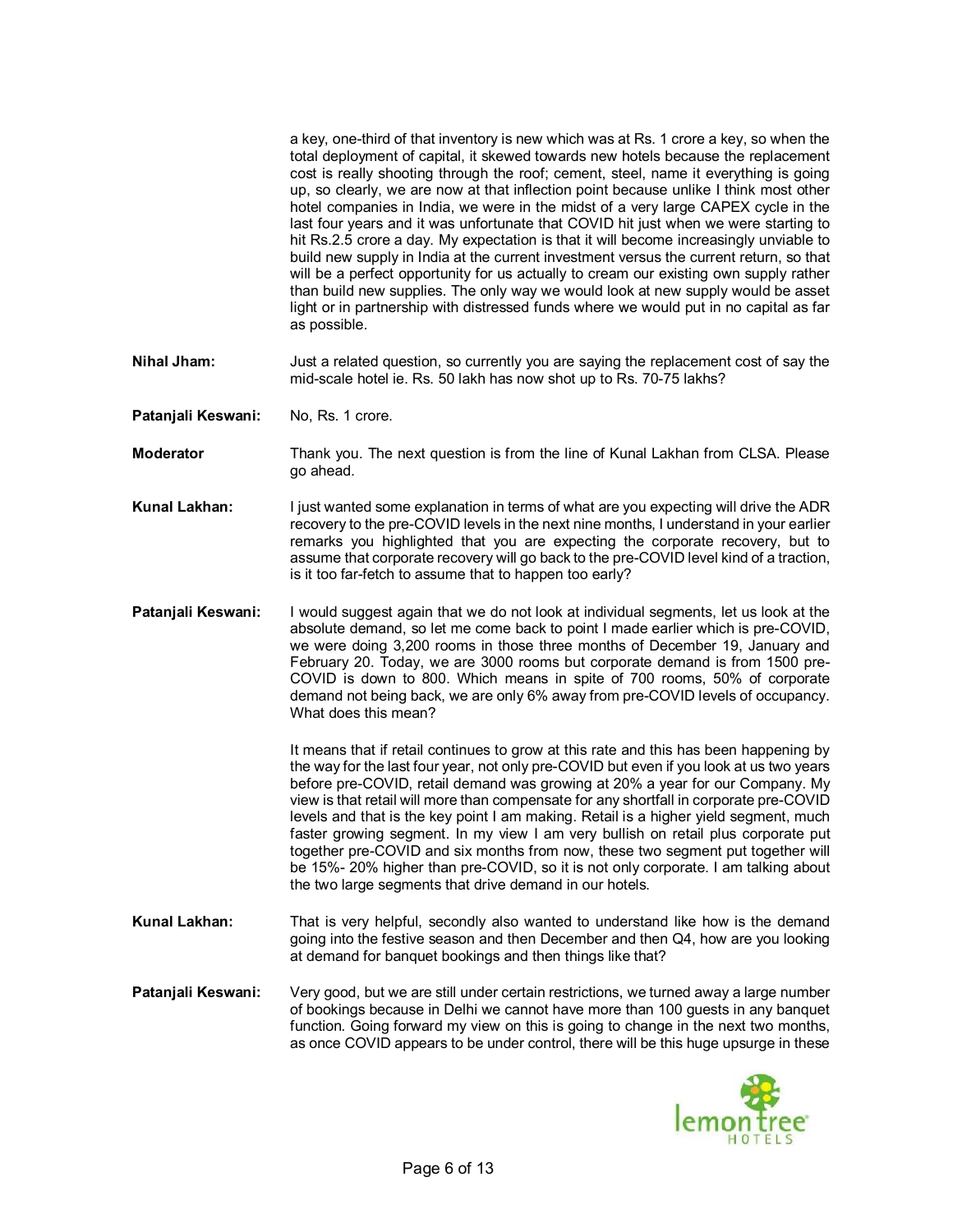large block bookings. We already have some tentative booking, there are some dates called Saya dates, so we have weddings, we have I think two or three weddings booked this coming month in Udaipur, which are buyouts which means it is a crore per wedding. My view is that these two will really take off in Q4 because we are at that stage where there is still a question. Today, I read in the papers there is some further variant of delta, it is being monitored, so I would not like to comment for the next two months, but assuming that this continues what is happening, then I am pretty sure Q4 will be a much stronger than Q4 pre-COVID.

- **Kunal Lakhan:** One last question, actually a data point just reconfirming what you said earlier, you said that once we reach steady state, the EBITDA margins would be 45% and based on that our cash plus repayment of principal breakeven would be about Rs.1.6 crore per day?
- **Patanjali Keswani:** PBT breakeven would be Rs.1.7 crore a day, cash breakeven would be about Rs.1.35 crore a day, and cash plus repayment of principal breakeven would be about Rs.1.6 crore a day, which is about 20% less than pre-COVID in all days.
- **Moderator** Thank you. The next question is from the line of Sumant Kumar from Motilal Oswal. Please go ahead.
- **Sumant Kumar:** Brands like Red Fox and Keys occupancy recovered compared to Q2 FY21, so this quarter we have seen a significant Y-o-Y improvement in the premium category particularly Aurika and Lemon Tree compared to Red Fox and Keys, so what are the key reason, for the same? Key reason or any other reason for higher occupancy of Aurika and Lemon Tree?
- **Patanjali Keswani:** The way to look at it is by region, location, and by micro-market, whether it is a Red Fox or a Lemon Tree or an Aurika, if it is in a market which is struggling, it will have a lower increase and if it is in a good market, it will have a higher increase. Just look at it from that, so it is not brand dependent, it is market dependent. Let me give you an analogy, if you talk to three airline companies, maybe all of them are operating at Calcutta and there the price increase maybe only 5% irrespective of whether it is low cost or full fare whereas in Delhi or Mumbai it may go up 30%. So it is market driven, demand driven rather than brand or segment driven.
- **Sumant Kumar:** Now, you are talking about retail participation or retail mix for Lemon Tree going to be a 15%-20% higher than pre-pandemic level, so how sustainable is this mix when you talk about, we have seen the pre-pandemic also, our retail mix was increasing particularly, so going forward what new trends you are looking for and what the customer mix is going to change for entire industry and for Lemon Tree?
- **Patanjali Keswani:** It is interesting you are asking this, so we are finding that the average age of our retail customer is coming down. If retail was growing at 15% or 20% a year prepandemic, it slowed down obviously the one year till the end of the second wave and then it just ramped up. So if you look at retail as a number in pre-COVID, it was 1200 rooms and no doubt if you go four-five years back, it might have been 400-500 rooms a day. That jumped to 1200, but in Q2 that went up by 25% from pre-COVID, which means it really went up maybe 400% from during COVID because that was the time it really slowed down. So I am trying to give you a flavor of what is happening, that retail which includes both business, leisure & staycations went from 1200 pre-COVID to 1500 in Q2, and is now trending towards 1800, so it is nearly a 50% hike from pre-COVID.

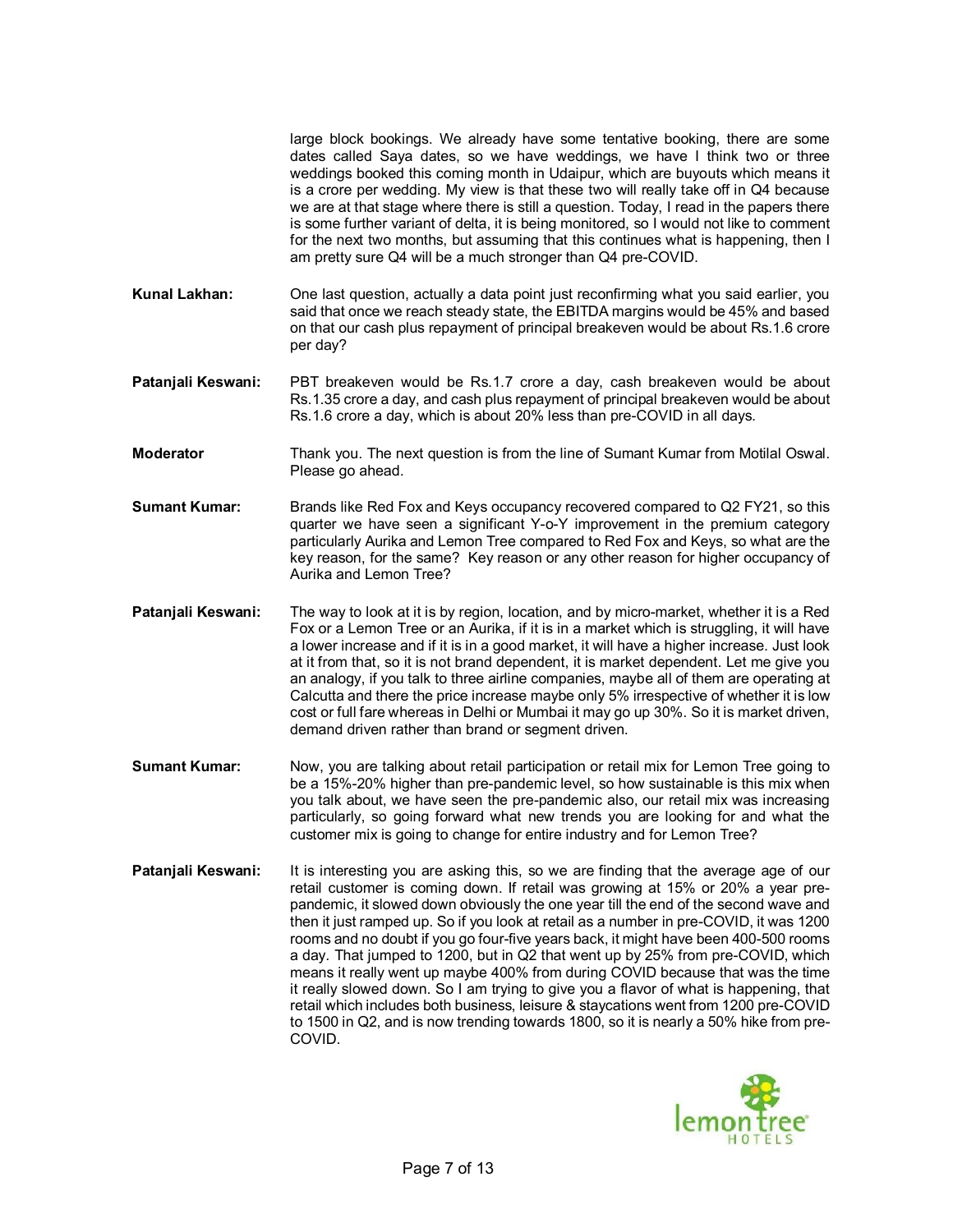- **Sumant Kumar:** So, what is the mix currently, the retail and corporate and others?
- **Patanjali Keswani:** There are a bunch of big economy individual travelling, staycation, and leisure. Offhand I do not have the breakdown, but the majority is individuals who are traveling and paying themselves.
- **Sumant Kumar:** So, in Q1 I think you talked about 40% retail customer?
- **Patanjali Keswani:** Yes, but Q1 was an absurd time to compare because that was in the middle of the second wave, so I think Q1 has to be treated as an aberration, not as a comparison. I would much prefer that we look at Q2, Q3, and now going forward Q4 from pre-COVID to now, the catch up.
- **Sumant Kumar:** So, do you think the kind of growth we are seeing in retail participation and higher growth we were talking about the 25% kind of growth and pre-pandemic, you are talking about the 20% mix is going to increase or 20% growth will be there, so do you think the moderation in a year when the overall outbound is going to start, so in that case retail mix what we are seeing in this scenario or maybe in FY22 is going to moderate from the current mix?
- **Patanjali Keswani:** What will happen is I suspect that the next financial year will be a hockey stick year for hotels and right now you are seeing a V-shaped recovery but V-shaped recovery from a very low base. This recovery will be from a medium to a high base. When that happens, prices will go up suddenly and a lot of customers who were earlier staying in three-star hotels who are currently staying in four star or five hotels, will shift down. Similarly, customers who were earlier staying in one star, two-star hotels or guest houses who are now staying in a Red Fox or a relatively low-price Lemon Tree will shift down, so there will be this price base , shift in demand and we will get business from guys who have traded up and people a level below us will get business from customers who were their customers who traded up to us today.

We all will do pricing in such a way so as not to disturb the occupancy, so it is not that we will suddenly double our average rate and lose half our customers. This will happen maybe a 20% increase in retail demand, the pricing will happen which will lead to a 10%-15% fall in demand, but ultimately the intention will be to maximize revenue.

- **Moderator** Thank you. The next question is from the line of Achin Kumar from HSBC. Please go ahead.
- **Achin Kumar:** Thank you Sir for taking my question, I have few questions. First of all of course we talked about the retail business offsetting for the loss of the business traffic or corporate demand, so first of all I want to understand do you think overall generally the tightness of the supply and favorable demand could also help the ARR and the occupancy levels as you said that the construction is not going to happen and probably some of the hotels might be sitting in a financial stress, so maybe some of the capacity might go out of the space and then probably that could help demand supply balance, do you think that could also happen positively for the industry, so that is my first question? Secondly, in terms of the corporate demand when you say you have already reached 50% of the corporate demand although if we talk to airlines usually the feedback is that the corporate demand has started to pick up, but this is very, very low, so exactly what sort of corporate demand do you notice because if airlines are saying that the corporate has not started traveling, so what sort of

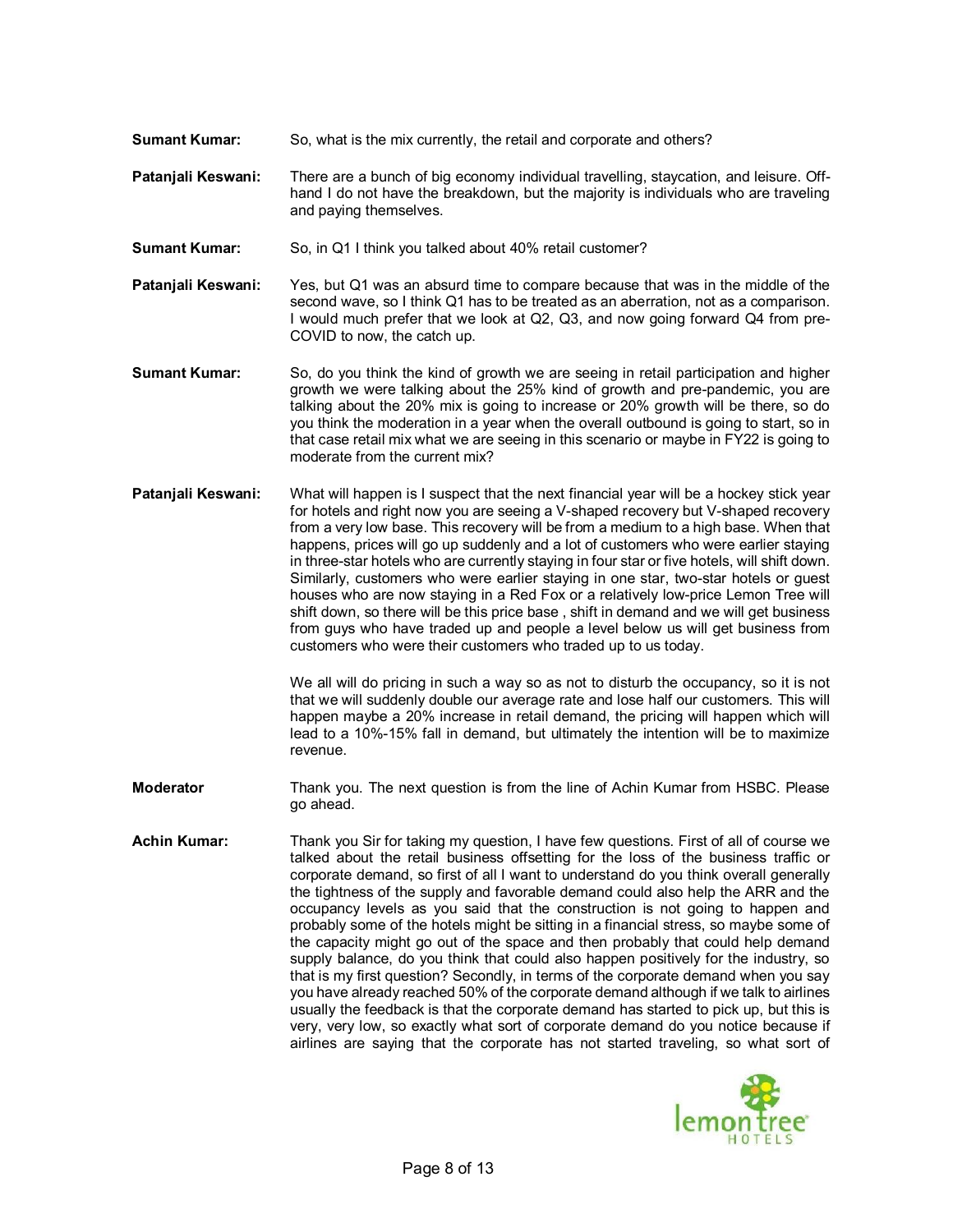corporate demand is it, are you talking about sort of MSME sector, so if you could please help me understand these two things?

**Patanjali Keswani:** I will link three things, first is what you said about demand supply, so demand is recovering. It is recovering more in some segments; it is delayed in some segments like corporate. The corporate demand pickup that we are seeing is mostly MSME and a few large corporate who have started but have not reached their pre-COVID levels, which is why we are still maybe 55% of pre-COVID levels of corporate demand. As far as supply goes, existing supply - yes there is a lot of distress, how it plays off my guess is as good as yours, but I reckon there will be a delay in operationalizing supply in India which will play out over the next year to two. Third, new supplies, the point is if it cost a crore to build a hotel today, even with relatively low interest rates, you would like a return of Rs.14-15 lakhs a day If you are not going to get that, you are not going to build a hotel, so till demand and average rates catch up that you can generate an EBITDA per room of Rs.14 lakhs or so, nobody is going to build new hotels at Rs. 1 crore. Therefore, I do see demand supply constraint for the next three to four years, now when we come back to Rs. 16 lakhs a day , then yes, a whole bunch of new supply will be planned, but again it will take another four years to come back, so it is a classic commodity cycle perspective that you have to apply from the real estate side.

> Now, coming to demand as I said if you look at how pricing occurs, if you look at us say from Q2 last year to Q2 this year, the ARR went up by 15%. The occupancy went up by 70%, so first occupancy then price, so as I said occupancy obviously will not grow by another 70% from 50% to 85% in this quarter, but already pricing is now following which means that in this first 25 days of October, we are already seeing 20% hike in average rates from Q2, so it is a dynamic situation one feeds the other. My broad guess is that when the large corporate starts fully to the extent that they will, which may not be the full pre-pandemic level but maybe 80%-90% of that. Then you will see sharp hikes in pricing and that I am very confident will occur in Q4 this year.

- **Achin Kumar:** But then following on the distress points, if there are lot of distress in the market, do you think that could open up an opportunity for you to grab properties on the management contract at much reasonable price, do you see that because if there so much of distress, I think the player with the strong financial muscle like you could actually get an opportunity to grab the assets at right price. On that I would appreciate your comment. Finally, I would also like to hear your thoughts about the recovery in the international demand, so what is your opinion in terms of recovery in the international demand and what will offset the loss of international demand for you?
- **Patanjali Keswani:** Let me start with capital deployment and then international. In the last one-and-ahalf years, the maximum criticism that Lemon Tree has received is that it has got, high debt, and it is capital intensive, both are right. The only difference and I am pointing out again is it is a timing issue, we opened 35% of our inventory, one-third of our inventory opened 12 months before COVID, almost operationalized, so what was capital work in progress suddenly became capital and debt also increased appropriately, but my broader point is what is the debt that we have. We have Rs. 1700 crore of debt on 5200 rooms ie. Rs.32-33 lakhs a key, when today if I build a hotel I need a crore a room, so obviously the debt was heavy because my book value was much more than any other peer because all my hotels were opening, I was in the middle of a CAPEX cycle, for which there was an enormous amount of criticism by people but we had to still persevere because we knew that when the supply gets

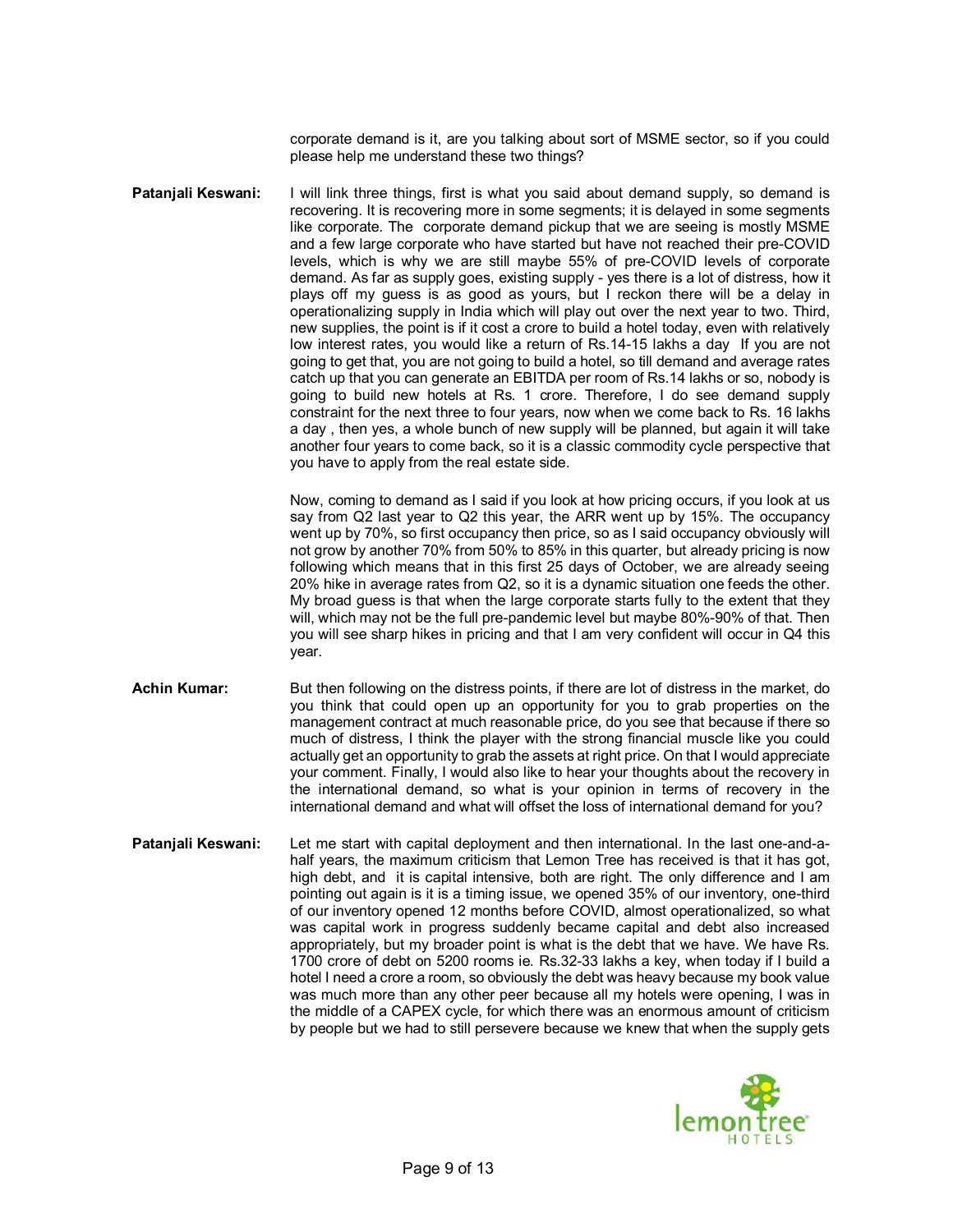absorbed, then these hotels will generate enormous amounts of profit. Keep in mind Rs. 2.4 crore a day in the last quarter of FY20 was with all our hotels not being stable. We reckoned that on a full stable basis, pre-COVID it should have been Rs. 3 crore hitting, that did not occur because of COVID, so I think we learnt our lesson if the market does not want us to invest more capital, we are quite cool about not doing it. Anyway, we are very asset heavy. When we finish with the Mumbai hotel and Shimla, we will have 6000 owned rooms, which is a large enough number and obviously now we want to monetize our brand now because we built a large enough brand and a popular enough brand as is evident from the fact that we are getting such a large amount of retail demand, so we will definitely only look at asset light. We will also look at way to recycle capital out of our asset heavy site, so right now we own 60% of 3500 rooms. We own 100% of another 1700 rooms. We will look at ways to lighten to remove capital out of that business and return it to shareholders in some form, so that is our broad strategy and the only other thing we have said is that we are going to invest some capital in digitally transforming our Company in the next 18 months. As I have said earlier, we are working closely with BCG. We are looking at significant revenue enhancements in this market and that is what we are focused on, so I am trying to answer from a strategic perspective not only from a capital perspective. As far as international demand goes, let us see post November  $15<sup>th</sup>$  onwards what happens. My view is it will still take six months to a year, but I am reasonably sure by October next year international travel will have come back in India.

- **Achin Kumar:** Follow up on that, first of all in terms of owning, yes, I understand that you are sort of not trying to own any hotels, but even in the Management contracts, if there is a distress, I am sure you can find agreements on a much favorable terms, that is what I was asking. On the international side, how much of your business was coming from the international tourism and what will offset that loss, that was my question actually?
- **Patanjali Keswani:** We have very little international business at Lemon Tree about. 10%- 12%. Let me summarize from retail alone, retail has grown by 550 rooms a day from pre-COVID to today and has about compensated for large corporate. My view is that large corporate are now going to come and between that revival of large corporate demand and block bookings, my view is it will more than compensate for that 10% loss of international travelers.
- **Moderator** Thank you. The next question is from the line of Abhinav Rathee from C Worldwide Asset Management. Please go ahead.
- **Abhinav Rathee:** A very interesting presentation, could you talk a little bit about your loyalty program. I know you had amassed a large base in a very short span of time and has that loyalty program actually been loyal during the pandemic with this sharp growth in retail that you have seen, what percentage of these retail guests are your loyalty members?
- **Patanjali Keswani:** About 30% are our loyalty members. We have slowed down our investments because the kind of customers we had from COVID wave one to COVID wave two, those 15 months many of them as you know were not our regular customers, because in those periods there were very large amount of healthcare professionals, quarantine guest and so on and so forth, so we have about a month ago revived our investments in loyalty program and it is very much a part of the BCG assignment and it is actually an aggregate of a loyalty revenue management which is bionic based rather than forecasting based and all of it is actually part of one single assignment and I think you will start seeing the results very shortly in another two to three months,

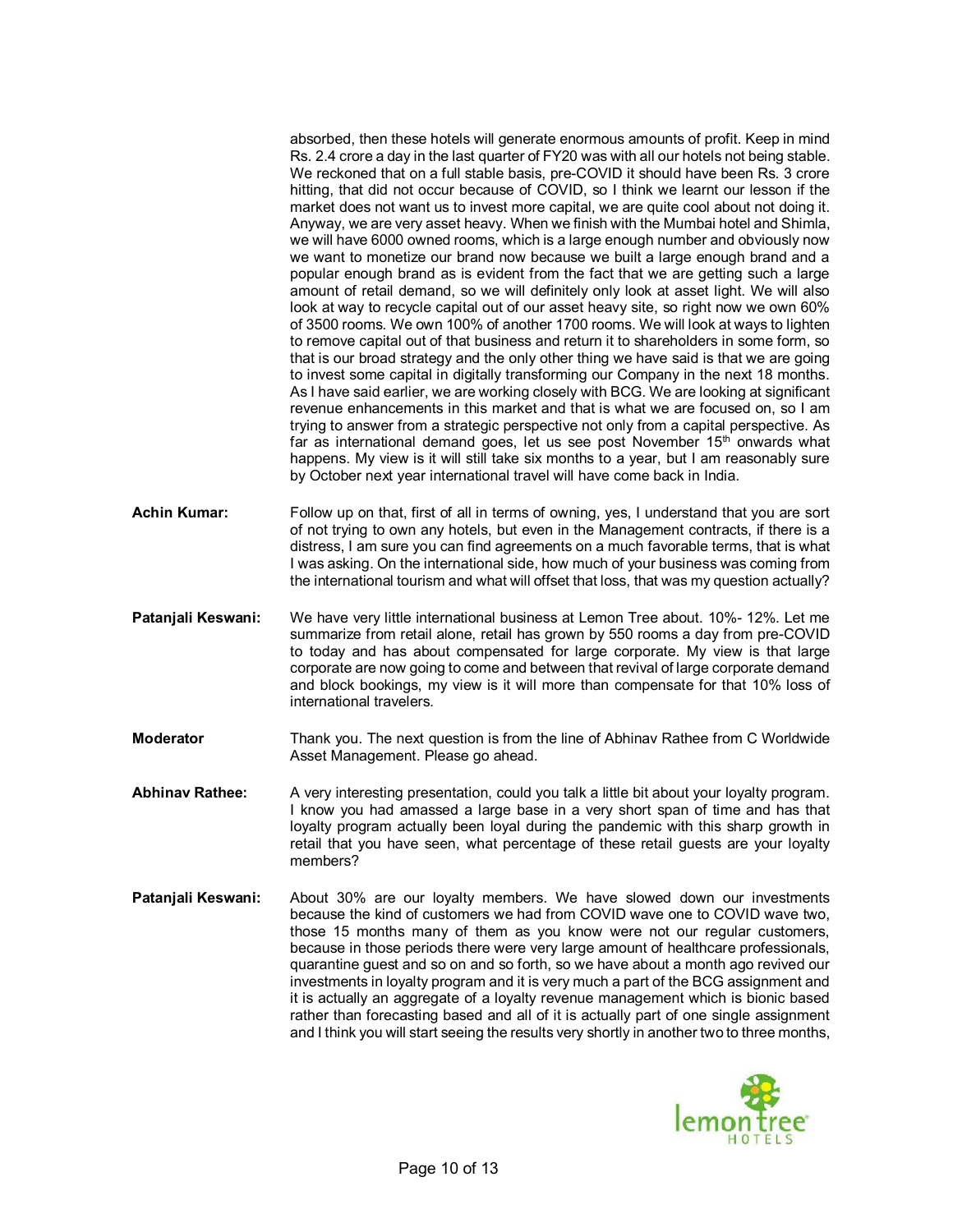you will start seeing the aggregate of this playing out. I know you are an investor in our Company, but difficult for me to explain right now because it is such an interesting assignment that when you come there, I can actually show it to you what is happening.

- **Abhinav Rathee:** Sure, I look forward to that. Now that you are also sort of alluding to a very strong recovery by Q4 and you had very impressively cut down your cost last year, what percentage or what kind of some of these cost cuts would make a comeback as we move towards closer to a complete recovery?
- **Patanjali Keswani:** So, at a PBT level, I reckon at Rs.1.7 crore, we will be PBT zero. At Rs.1.35 crore, we will be cash zero, we are talking about 20%-25% fall from pre-COVID and that is a permanent drop or to put it in a number it is about Rs.100 to Rs.120 crore a year.
- **Abhinav Rathee:** Okay, but some of these cost cuts that you had done with regard to simple things like elevator management, water pressure, and so on and so forth, some of those cost cuts would make a comeback right with more occupancy now in the hotels?
- **Patanjali Keswani:** Yes, some will, some will not, so to give you an idea our staffing used to be 8,500 people for 8,500 or one person per room. Today, it is 0.6 and at full occupancy it will be 0.7, so we will knock of about 30% of our staff but because these are mid-level staff and in cost terms it will save about 22% of our wage bill. Now, as you know the wage bill is about 20% of our revenue, so that is 4.5% to 5% of EBITDA expansion. In power and fuel, it will about 2% of the 10% that we spend normally on power which means an EBITDA margin expansion of another 2% on revenue. In other cases, we reckon it will be about 4% to 5%, earlier we thought it would be 2% to 3%, so put together I reckon our EBITDA margins will expand by anyway from 11% to 15%.
- **Moderator** Thank you. The next question is from the line of Nihal Jham from Edelweiss. Please go ahead.
- **Nihal Jham:** Sir, I just have one clarification, when you speak of retail what exactly is the nature of that demand, as I would understand it would mainly be leisure or staycation travelers or are you including your MSME corporate also as a part of that segment?
- **Patanjali Keswani:** When we said that, the question is who is booking through what, so when we say in Q2, retail was 1500 rooms a day and corporate was 650, some of that corporate would be via the retail. Now the question is what are you defining as corporate, what about small Company of four people who book us from Chandigarh and book through our website or through our call center or through an online travel agent, it is impossible for us then to, I mean we will treat him as a part of retail, so corporate are corporate rates. Those companies we have, given corporate rates to whether they are large or small and that is why I can say it is the small corporate that account for 80%-90% of the 650 rooms a day. Then there are even smaller, maybe individuals who are self-employed who come part of the real economy, they come here and they stay with us but they book as retail customers, which is why retail is a mix of every segment.
- **Nihal Jham;** If there is any sense that out of this 1500 you are currently doing and it is going to 1800, what would be say the nature of pure leisure or staycation which maybe potentially is the kind of demand that may not sustain in the future, is that the right way to think?

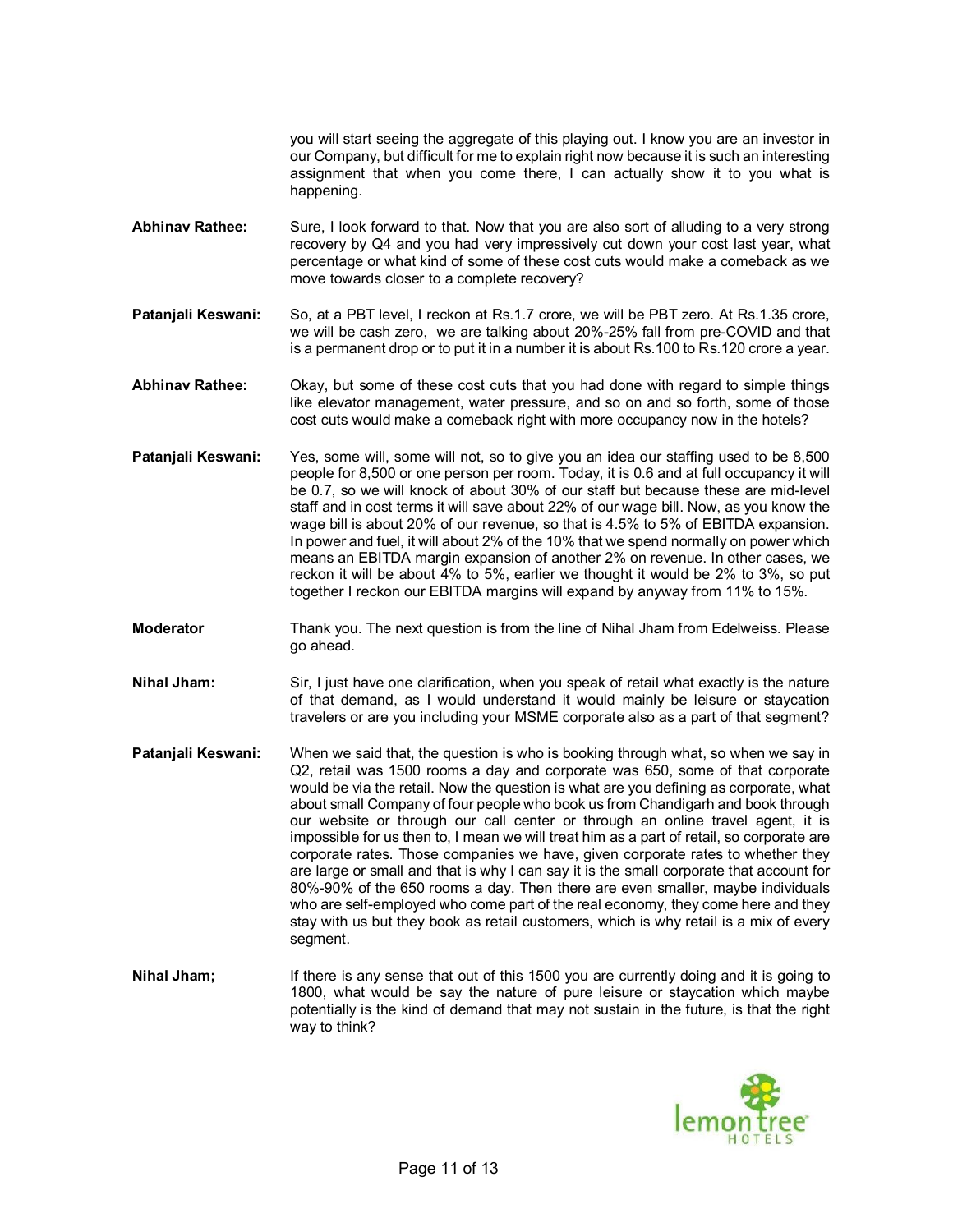- **Pataniali Keswani:** Let me go back for a moment, what is our leisure portfolio in terms of the owned assets, so if I look at your leisure it is about 8% of our portfolio about 400 odd rooms out of these 5200 rooms, but then there are other hotels where we have leisure visitors but those hotels are not leisure hotels like Delhi. For example, in Delhi at any given time there will be 40-60 people staying here who would be coming for leisure reasons, but are not coming to a leisure destination, similarly Mumbai, similarly places across India, so our guess is that our leisure travel today maybe including staycations maybe 15%-18% of our total demand. My guess is that including when prices go up, one is staycations will reduce; two, a bunch of customers who would otherwise have stayed with us at Rs. 3600 ARR will not stay with us at Rs.5000, so there will be some loss, but what I am trying to say is this is very dynamic and this is revenue management, which means we increase our prices just enough not to effect demand rather than increase prices and have a significant loss of demand, so we will look at maximizing this part.
- **Moderator** Thank you. The next question is from the line of Achin Kumar from HSBC. Please go ahead.
- **Achin Kumar:** Sir, in case now the hybrid working is being promoted by the companies and the people have started combining work with leisure, previously I understand that you said that during the last call that average stay length has increased because the people have started combining work with leisure, so they go stay at the hotel, so they work for two days and enjoy leisure for three days, so something like so how do you see, do you see the average length of the stay is going down as the things are opening up or how do you see the average length of the stay is changing?
- **Patanjali Keswani:** I think average length is probably reduced slightly in our case because long stay demand from corporate has reduced, I do not have a figure right now as to what is the average length of stay in Lemon Tree, but it may be 0.2-0.3 less than what earlier, 2.7-2.8. I reckon it would be at early 2s now 2.2, 2.3, so IT hiring for us in Bangalore and in Hyderabad and in Gurugram used to typically be 200 to 300 rooms for the months of summer, that did not occur this summer, but next summer we are told it is coming back, so then length of stay goes up, weighted something like 6% of our demand and the average length of stay is 100 rooms, but broadly I think leisure travel is happening, there are people who come for work and then hang on for a day or two more because they just want to get out of their homes, but I would like to actually be very specific here, I am not sure this is a long-term trend. I am reasonably sure that if larger corporate were 20% of our business pre-COVID, well I reckon they drop to 13%-14% post COVID, one is because we will take our prices up and they may not want us at those higher prices and number two is because of work from home or flexi timings and so on, but that is only 7% of our business. Retail which is 55% of our business will by then be 65% to 70% at higher rate. So, I am very confident that it will be more than compensated by the growth of discretionary retail demand and interestingly if you look at China, about 14 years ago in 2006-2008, this happened in China that retail demand really took off and it became the single most important segment in China and I reckon it is going to happen in India, you are seeing it even in stock market by the way.
- **Moderator** Thank you. As there are no further questions from the participants, I now hand the conference over to the Management for closing comments.